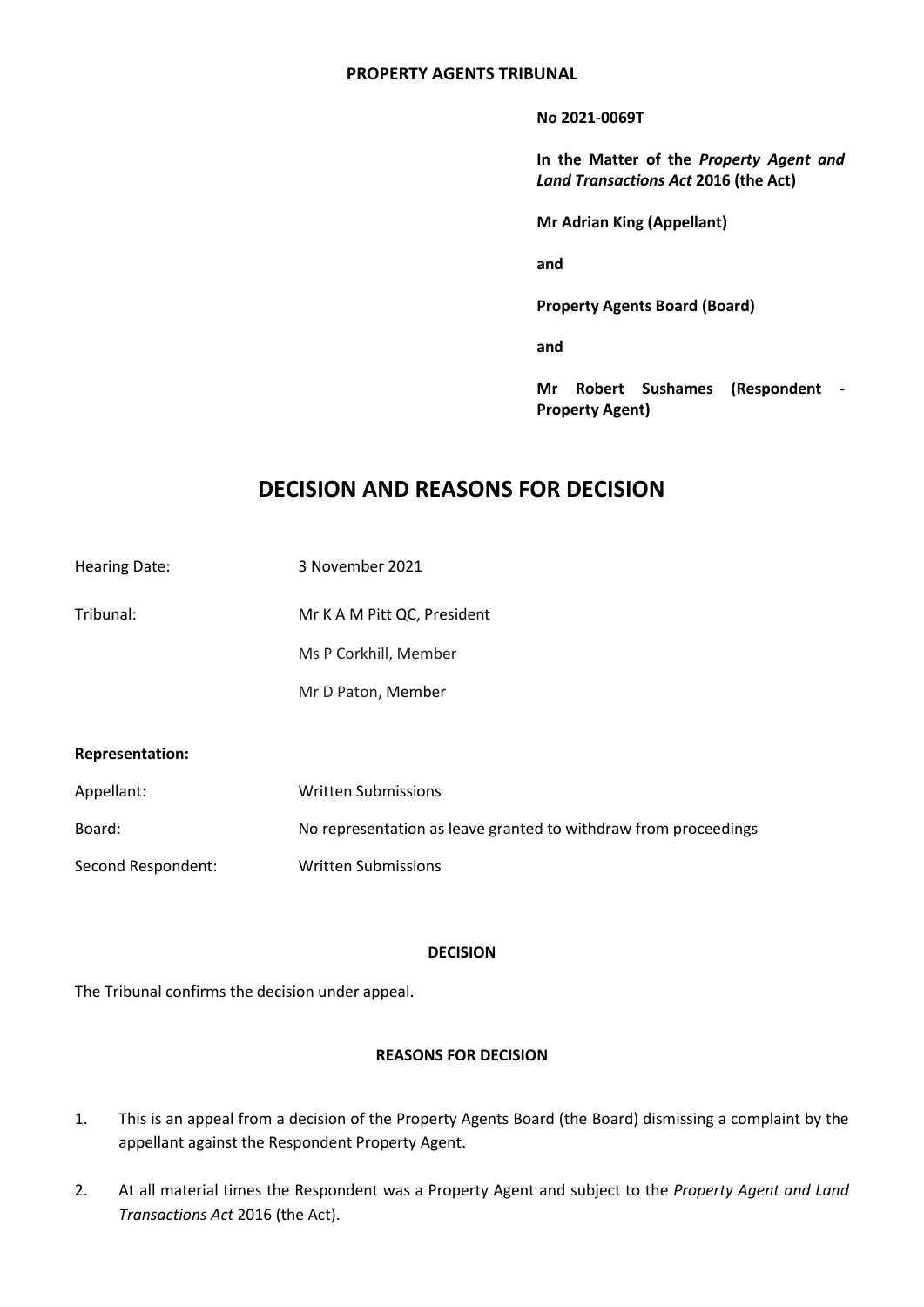- 3. The substance of the complaint made by the Appellant to the Board was that the Property Agent advertised and sold (the sale) a property in Devonport (the relevant property) when the sale was prevented because of a caveat, thereby committing a "fraud"; similarly that the fact of the sale was "fraudulently" publicised by the Property Agent.
- 4. The Board considered that the complaint was misconceived, and dismissed it pursuant to section 20(1)(c) of the *Act*. The Appellant appealed that decision to the Tribunal.
- 5. For the reasons which follow, the Tribunal is satisfied that the complaint was misconceived, in that there was no effective caveat at the time of the contract for or settlement of the sale, or the publication of the sale, and that the grounds of appeal are similarly misconceived.
- 6. The material before the Tribunal consists of the documents before the Property Agents Board at the time it made its decision, and the submissions of the Appellant. The detailed facts before the Board are set out in its decision, and it is unnecessary to repeat them here other than as follows. With one exception, the facts arising from the documents are uncontested, but in any event consideration of the appeal is based upon those documents. The documents show the following facts.
- 7. The contract for sale of the relevant property was made on 27 January 2021. The contract was unconditional, and the property was therefore "sold" on that date in the sense that there was a binding contract. Settlement of the contract took place on 30 March 2021.
- 8. The factual exemption referred to in paragraph 6 above is as follows. In his complaint form before the Board, the appellant stated that "caveat application was made in March 2121 (sic)". Leaving aside the year which was obviously 2021, a copy of that caveat application may not have been before the Board at the time it made its decision; the Board noted that "the Application for Caveat provided by the Complainant was dated 27 April 2021", however that was the date upon which the application was registered.
- 9. The documents before the Tribunal show the following sequence of events.
- 10. Bearing the date 22 February 2021, an application for a caveat forbidding registration of dealings with the relevant property, was lodged by the Appellant with the Land Titles Office. The Land Titles Office barcode and the number E253546 was placed at the top of the document, showing it was received by the Land Titles Office. On the top right hand corner of the document was written "Returned copy for resubmit" (the word "Returned" was unclear but that is what it appears to be). No Land Titles Office registration stamp was placed upon the document, and there is nothing to suggest that the application for caveat document was registered at that date; the endorsement suggests that it was to be returned to the caveator, possibly because of an error in the document.
- 11. Following that sequence of events, a fresh caveat application dated 16 April 2021 was lodged by the Appellant. It was endorsed with the same Land Titles Office number E253546. The words "FRESH INSTRUMENT" were stamped at the top of the document, and a separate registration stamp states "REGISTERED 27 APRIL 2021 RECORDER OF TITLES". The Tribunal accordingly finds that it was registered on 27 April 2021.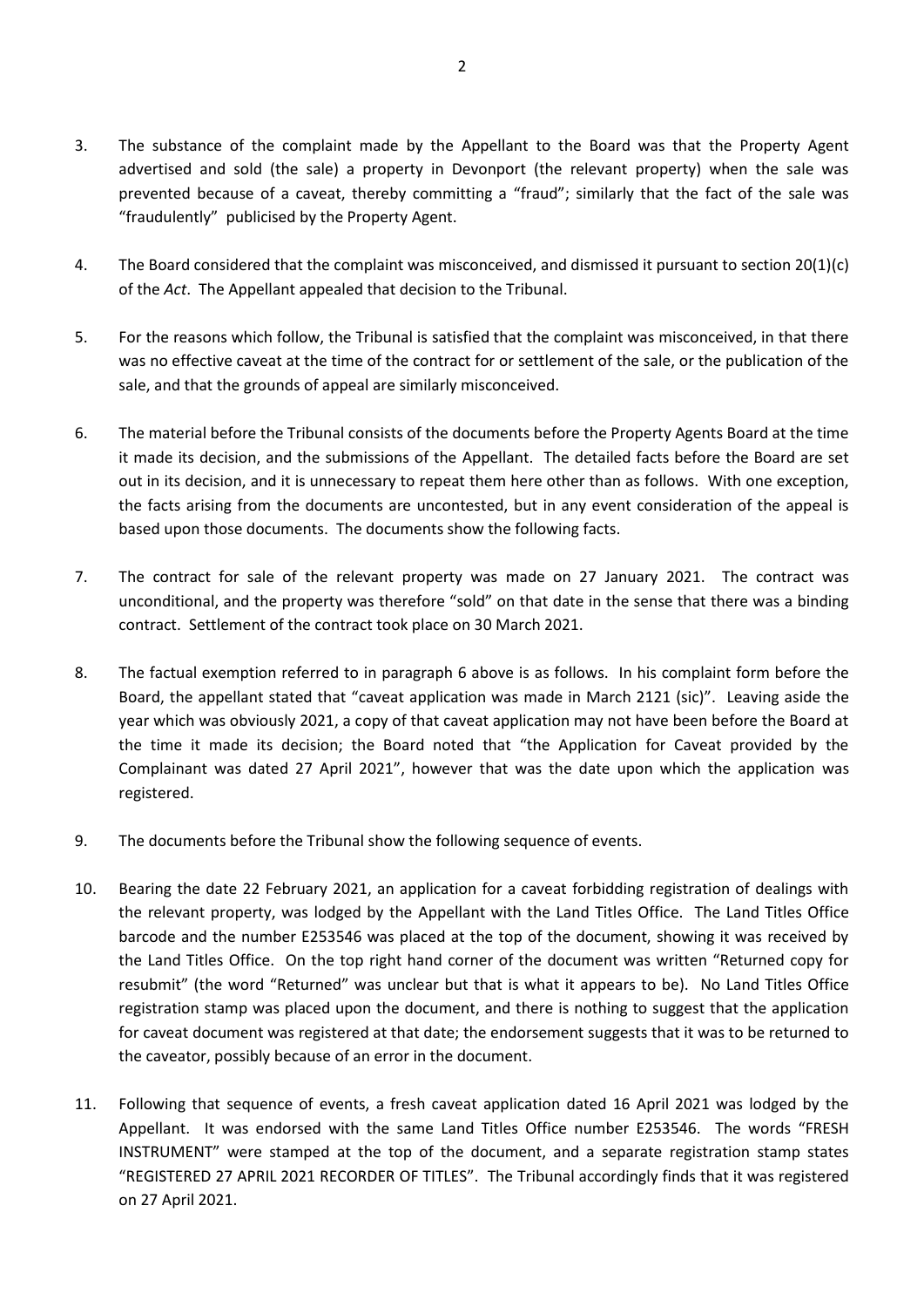- 12. The complaint was based upon the proposition that the caveat was effective as from the date of first lodgement of the application, on about 22 February 2021 (or as contended by the Appellant, 25 February 2021). The Appellant had stated in his complaint form to the Board that "land titles cannot exchange when under application", and continued to rely upon that proposition in his submissions to the Tribunal. That proposition is not correct.
- 13. The *Land Titles Act* 1980 provides by s 49 that an instrument is not effectual until registered. An 'instrument' is defined by s 3 of that Act as including any grant, certificate of title, conveyance, assurance, deed, map, plan, survey, will, probate, or exemplification of will or probate, or any other document in writing relating to the disposition, devolution, or acquisition of land or evidencing title to land. An application for a caveat and caveat fall within that description, and accordingly is not effective unless and until the caveat is registered.
- 14. It is only in the event that the Recorder does not refuse to register a caveat that he is obliged to record the caveat, and give notice to the registered proprietor: *Land Titles Act* s133(3). It is apparent that the Recorder refused to register the caveat applied for on about 22 or 25 February 2021, and only registered the caveat applied for on 16 April, on 27 April 2021. The caveat was accordingly only effective from the date of registration, which was 27 April 2021.
- 15. Accordingly, the Tribunal is satisfied that neither at the time of the making of the contract for sale nor at the time of actual settlement, was there a registered caveat forbidding the sale. The sale was valid and effective.
- 16. No other impropriety of substance was alleged against the Property Agent, in the complaint.
- 17. There is accordingly no basis for a finding that the Property Agent acted improperly in listing, advertising, selling, or publicising the fact of the sale. The Board correctly dismissed the complaint.
- 18. The Tribunal accordingly confirms the decision of the Board.

Dated: 3 November 2021

 $6a$ 

**Keyran Pitt QC, President**